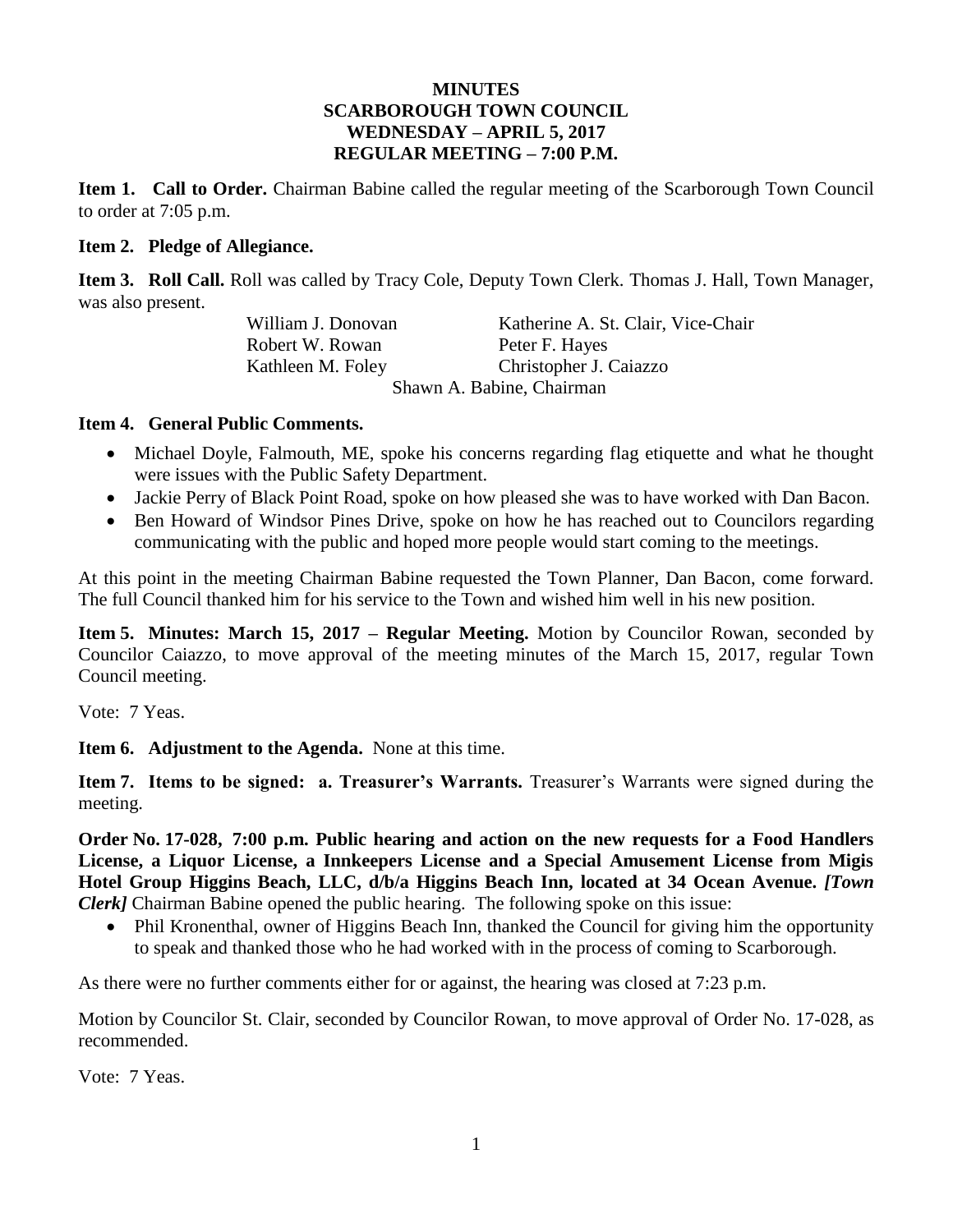**Order No. 17-029, 7:00 p.m. Public hearing and action on the new requests for a Food Handlers License and a Liquor License from Susan Clough, d/b/a The Garage BBQ, located at 3 East Grand Avenue.** *[Town Clerk]* Chairman Babine opened the public hearing. The following spoke on this issue:

• Susan Clough of King Street, thanked Dan Bacon for his work over the years.

As there were no further comments either for or against, the hearing was closed at 7:25 p.m.

Motion by Councilor St. Clair, seconded by Councilor Rowan, to move approval of Order No. 17-029, as recommended.

Vote: 7 Yeas.

**OLD BUSINESS:** None at this time.

#### **NEW BUSINESS:**

**Order No. 17-30. First reading and schedule a public hearing on the on the proposed FY2018 Municipal/School Budget.** *[Town Manager]* Prior to public comment, Chairman Babine stated that the Town Manager and the School Superintendent would present a brief overview of the FY2018 Municipal/School Budget. He then introduced Thomas J. Hall, Town Manager.

Thomas J. Hall, Town Manager, discussed the challenges for the upcoming budget. He stated the current Town Budget is anticipated at coming in around 3% and the school at around 5%. The tax rate could increase by 4.7%.

Julie Kukenberger, School Superintendent, stated that they went through a serious of phases to get to the number presented tonight. She stated 76% of the budget is staff.

Upon completion of the FY2018 Municipal/School Budget, Chairman Babine opened the meeting up for public comment. The following spoke:

- Drew Stevens of Surrey Lane, appreciated the 1 Town, 1 Budget. He stated it made more sense to approach the Budget together.
- Alex Maybarduk of Bayberry Lane, stated the driver is a 19% loss. He stated we've had 3 referendums and we still don't see the money.
- Ben Howard of Windsor Pines, stated 76% of the School Budget is too high for teachers. We should be utilizing the resources on the internet.
- Stacy Neumann, of Windsor Pines Drive, stated she was pleased with the Budget and hoped the Town Council would support it.
- Larry Hartwell of Puritan Drive, stated since 2012 to 2017 inflation has gone up 7%. The taxes has grown by 37%. He stated the Town Council should not approve the Budget.
- Paula O'Brien of Pondview Drive stated she feels for the seniors in this Town. Commended Councilors Caiazzo, Foley, St. Clair & Hayes for the round table discussion with the public.

Council Chair Babine closed the public comments at 8:07 p.m.

Motion by Councilor Donovan, seconded by Councilor K. St. Clair, to move approval of the first reading as follows:

Be it ordered that the Scarborough Town Council moves approval of the first reading on the Fiscal Year 2018 Budget and **schedule the public hearing for Wednesday, May 3, 2017,** on the line item appropriations and expenditures for all offices, agencies and departments of the Town as follows, and approves other additional operating expenditures which may result from the receipt of Federal or State funds or other grants and subsidies not requiring local taxation: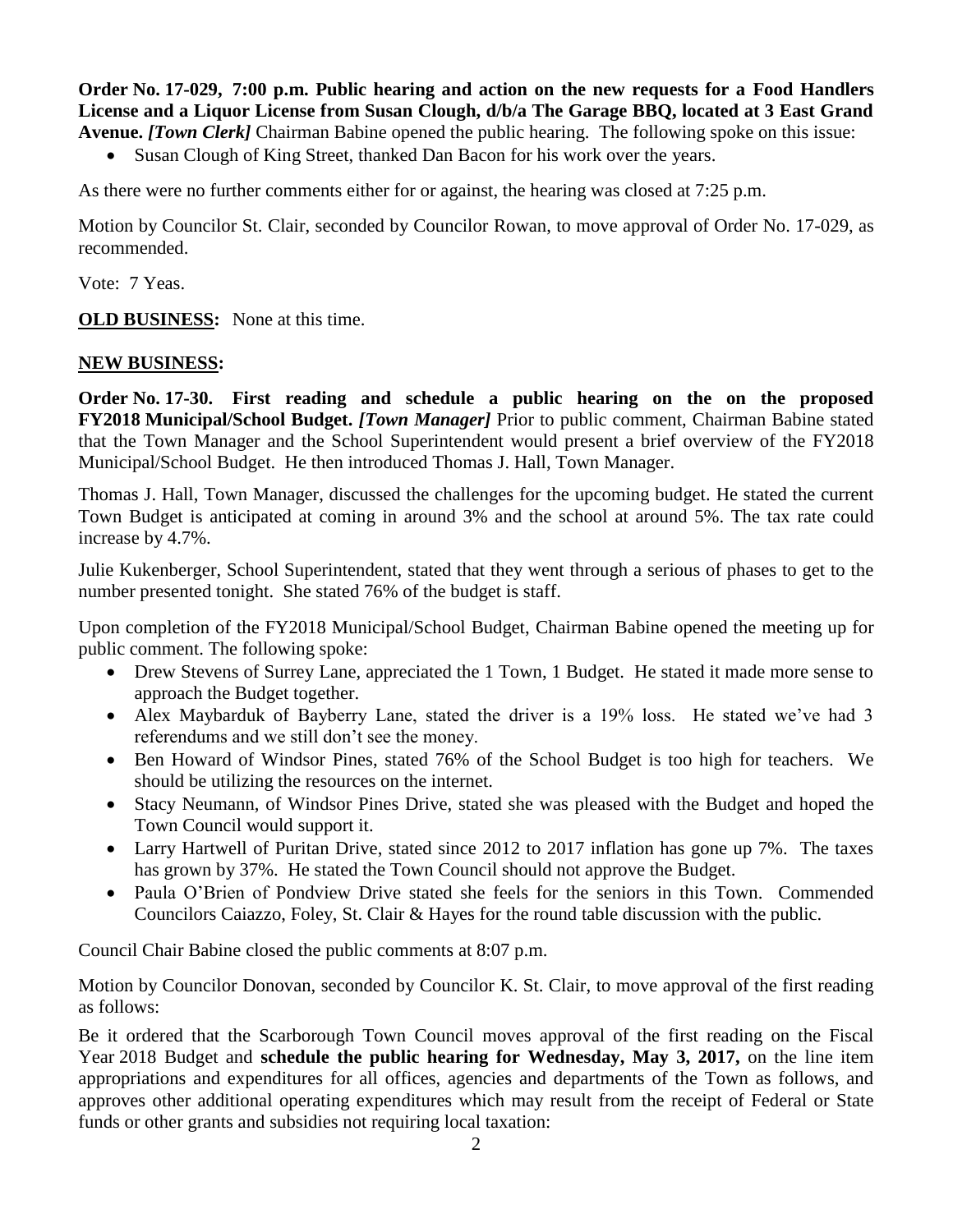| <b>SUMMARY MUNICIPAL OPERATING BUDGET 2018</b> |              |  |
|------------------------------------------------|--------------|--|
| <b>TOTAL ADMINISTRATION</b>                    | \$1,780,905  |  |
| TOTAL TOWN CLERK/ELECTIONS                     | 198,618      |  |
| TOTAL HUMAN RESOURCE/GENERAL ASSISTANCE        | 328,821      |  |
| TOTAL FINANCE ALL DIVISIONS                    | 1,036,208    |  |
| TOTAL MUNICIPAL INFORMATION SYSTEMS            | 1,215,522    |  |
| TOTAL PLANNING DEPARTMENT ALL DIVISIONS        | 1,039,846    |  |
| TOTAL COMMUNITY SERVICES ALL DIVISIONS         | 2,752,506    |  |
| TOTAL LIBRARY NET - TOWN APPROPRIATION         | 1,139,724    |  |
| <b>TOTAL SEDCO</b>                             | 232,723      |  |
| <b>TOTAL FIRE ALL DIVISIONS</b>                | 5,065,019    |  |
| <b>TOTAL POLICE ALL DIVISIONS</b>              | 6,451,476    |  |
| TOTAL PUBLIC WORKS ALL DIVISIONS               | 6,867,042    |  |
| <b>TOTAL DEBT</b> (Town Only)                  | 4,775,198    |  |
| MUNICIPAL TOTALS                               | \$32,883,608 |  |

Be it further ordered**,** that the Scarborough Town Council hereby appropriates the sum of **\$120,000** for Resident Senior Property Tax Relief as authorized under – Chapter 313 – Property Tax Assistance Ordinance; and,

Be it further ordered, that the Scarborough Town Council hereby appropriates, for school purposes, the Education Operating Budget (including school debt), the sum of **\$48,128,940** and the Town of Scarborough raises as the local share for the Education Operating Budget, the sum of **\$43,340,789** and,

Be it further ordered, that the Scarborough Town Council hereby appropriates, for school purposes, the Education Adult Education and Food Services, the sum of **\$1,716,324** and the Town of Scarborough raises as the local share for the Education Adult Education and Food Services Budgets, the sum of **\$299,000** and,

Be it further ordered, that the Town Council hereby authorizes the Chairperson of the Town Council to sign the Municipal Expenditure Warrant approving all expenditures paid at the regular meetings of the Town Council and;

Be it further ordered, that the Town of Scarborough hereby adopts the **Schedule of License, Permit and Application Fees** as presented and attached hereto – Chapter 311 – Town of Scarborough, Schedule of License, Permit and Application Fees, for Budget Presentation FY 2018; and,

Be it further ordered, that the Town of Scarborough hereby appropriates the Town's due portion of the County Tax, in the amount of **\$2,709,666** for the period July 1, 2017 through June 30, 2018; and,

Be it further ordered, that the Scarborough Town Council hereby appropriates for capital purposes, the sum of **\$1,306,200** for school capital programs and **\$1,040,617** for town capital equipment and **\$3,868,750** for town capital improvements; for a total Capital Budget of **\$6,215,567** to be funded from property taxes, lease and bond arrangements and other local, state and federal sources; and,

Be it further ordered, that the Total Gross Budget of **\$92,855,509** this total less estimated revenues and other credits of **\$28,024,075** result in a Net Appropriation of **\$64,831,434**, which shall be raised from taxation. The Scarborough Town Council further fixes **Monday, October 16, 2017**, and **Thursday, March 15, 2018,** as the dates upon each of which one-half of such tax is due and payable, and pursuant to 36 M.R.S.A. Section 505.4 with interest to accrue upon taxes due and unpaid after each such date at the rate of **7.00%** per annum.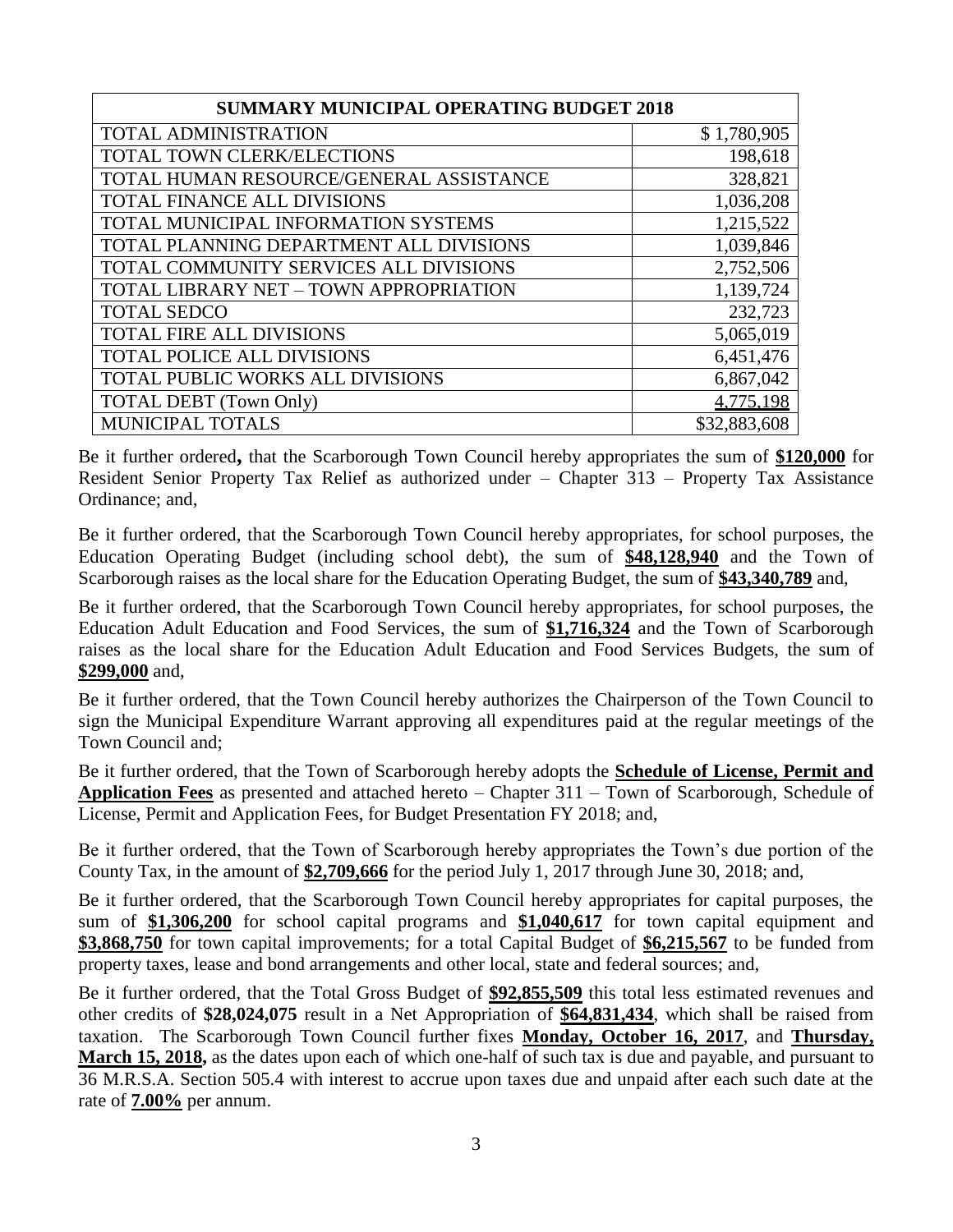Be it further ordered, that in accordance with 36 M.R.S.A Section 506, the Tax Collector/Treasurer is authorized to accept prepayment of taxes not yet committed or prior to any due date and pay no interest thereon. In accordance with 36 M.R.S.A. Section 506-A, a taxpayer that pays an amount in excess of that finally assessed shall be repaid the amount of overpayment plus interest from the date of overpayment at the annual rate of **3.00%.**

Be it further ordered, that the Town Council hereby authorizes the Finance Director-Tax Collector/Treasurer or Deputy Tax Collector/Treasurer to withhold monies payable to the Town of Scarborough to cover taxes due pursuant to M.R.S.A. Title 36, Section 905; to sign on behalf of the Town, the necessary deeds and liens and tax settlements; and to invest funds in accordance with M.R.S.A. Title 30-A, Section 5706; in accordance with 36 M.R.S.A. Section 906, the Tax Collector/Treasurer is authorized to apply any tax payment received as payment for any property tax against outstanding or delinquent taxes due on that property in chronological order beginning with the oldest unpaid tax bill and processed in the order of liens and fees, interest and then to principal and, after the date of perfection of the tax, the Tax Collector/Treasurer is authorized to discharge any obligation to collect unpaid property taxes in the amount of \$5.00 or less and remove same from the municipal books, pursuant to 36 M.R.S.A. Section 970-A.

Be it further ordered, that in the event that that the 2018 Municipal Budget exceeds the Property Tax Levy Limit for fiscal 2018, pursuant to Title 30-A, Section 5721-A of the Maine Revised Statutes, as amended, it is the intent of the Town Council to increase the commitment to greater than the Property Tax Levy Limit.

### **CHAPTER 311 TOWN OF SCARBOROUGH SCHEDULE OF LICENSE, PERMIT AND APPLICATION FEES**

| <b>Chapter 402a – Electrical Permit Fees</b>                      | Fee     |
|-------------------------------------------------------------------|---------|
| Administrative Fee [for each application] (adopted 05/06/09)      | \$30.00 |
| <b>RESIDENTIAL</b>                                                |         |
| Minimum Fee (amended 05/06/09)                                    | \$30.00 |
| Square footage of any structure (adopted 05/06/09)                | \$0.05  |
| Service Inspection (adopted 05/06/09)                             | \$30.00 |
| Each Garage - Under, Attached, Unattached (amended 05/06/09)      | \$30.00 |
| <b>RENOVATIONS</b>                                                |         |
| Rewiring Complete Existing Home – Same as New                     |         |
| Each Room (amended 05/05/04)                                      | \$15.00 |
| Meter and Panel Upgrade (amended 05/06/09)                        | \$30.00 |
| Alarm/Low Voltage (adopted 05/06/09)                              | \$30.00 |
| Pools, In-Ground or Above (amended 05/06/09)                      | \$30.00 |
| Storage or Utility Buildings (amended 05/06/09)                   | \$30.00 |
| <b>COMMERCIAL</b>                                                 |         |
| Minimum Fee                                                       | \$30.00 |
| Square Footage of Any Structure (adopted 05/06/09)                | \$0.05  |
| All Signs - Each (amended 05/05/04) (amended 05/06/09)            | \$30.00 |
| Yard Lights – Up to 6 (amended $05/05/04$ ) (amended $05/06/09$ ) | \$40.00 |
| Each Additional over 6 Yard Lights (amended 05/06/09)             | \$10.00 |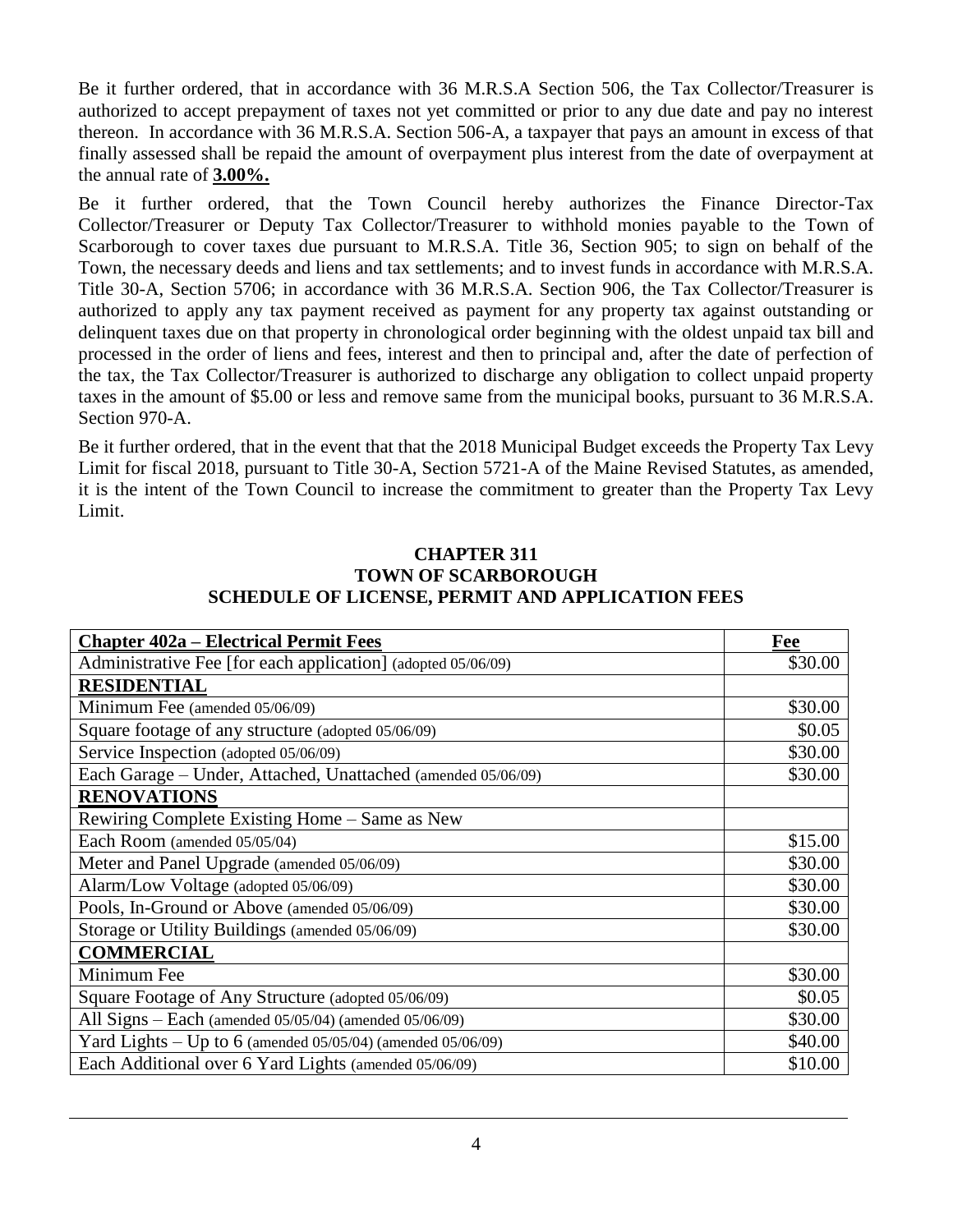| Chapter 404a – Local Plumbing Permit Fees Internal Permit Fee Schedule                      | Fee             |
|---------------------------------------------------------------------------------------------|-----------------|
| Administrative Fee [for internal permit applications](adopted 05/07/2014)                   | \$20.00         |
| 1. The minimum permit fee is: (amended 05/06/09)(amended 02/16/2011)                        | \$40.00         |
| 2. The fixture fee for all fixtures is per fixture and is:                                  |                 |
| The fixture fees are no longer on a sliding scale.                                          |                 |
| (amended 05/06/09)(amended 02/16/2011)                                                      | \$10.00 ea.     |
| <b>EXTERNAL PERMIT FEE SCHEDULE COMPLETE SYSTEM</b>                                         |                 |
| Non-engineered System (amended 05/06/09)(amended 02/16/2011)                                | \$250.00        |
| Primitive Disposal System (includes alternative toilet) (amended 05/06/09)                  | \$130.00        |
| Engineered System (amended 05/06/09)                                                        | \$250.00        |
| SYSTEM COMPONENTS (INSTALLED SEPARATELY)                                                    |                 |
| Treatment Tank (amended 05/06/09)(amended 02/16/2011)                                       | \$150.00        |
| Holding Tank (amended 05/06/09)                                                             | \$130.00        |
| Alternative Toilet (amended 05/06/09)                                                       | \$65.00         |
| Disposal Area (amended 05/06/09)(amended 02/16/2011)                                        | \$150.00        |
| Engineered Disposal Area (amended 05/06/09)                                                 | \$200.00        |
| Separated Laundry Disposal Area (amended 05/06/09)                                          | \$50.00         |
| <b>OTHER</b>                                                                                |                 |
| External Permit Amendments (adopted 05/07/2014)                                             | \$75.00         |
| Seasonal Conversion Permit (amended 05/06/09)                                               | \$65.00         |
|                                                                                             |                 |
| <b>Chapter 405 – Zoning</b>                                                                 | Fee             |
| Requests for Zoning Amendments (Not from Planning Board or Town Council)                    | \$250.00        |
| Contract Zoning – Non-Refundable Application Fee (11/20/02)(amended 05/05/04)               | \$500.00        |
| Zoning Determination Letter (adopted 05/07/2014)                                            | \$35.00         |
| Planning Administrative Review Fee (adopted 05/07/2014)                                     | \$75.00         |
| Review Fee for Private Way Registration (amended 06/02/04)                                  | \$100.00        |
| One (1) Dwelling Unit Credit (as per Section VIID(E)1, Development Transfer                 |                 |
| <i>Provisions</i> ) (July 18, 2007)                                                         |                 |
| Affordable Housing In-Lieu Fee Per Dwelling Unit [Adopted 11/06/2013]                       | \$20,000        |
| <b>CODE ENFORCEMENT -</b>                                                                   |                 |
| Building Permit Fees [-a minimum of] (amended 05/06/09)                                     | \$35.00         |
| Residential / Commercial Unfinished, per square foot                                        | \$0.20          |
| (amended 05/05/04) (amended 05/03/06)<br>Residential / Commercial Finished, per square foot |                 |
| (amended 05/05/04) (amended 05/03/06)                                                       | \$0.40          |
| Renovations/Remodels/Alterations/Minor Additions, Residential/Commercial                    | \$10.00 per     |
| (adopted 05/07/2014)                                                                        | \$1,000 of est. |
|                                                                                             | cost of         |
|                                                                                             | construction    |
| Sheds less than 250 SF(adopted 05/07/2014)                                                  | \$35.00         |
| Minimum Application Fee - Will be applied toward the building permit when issued.           |                 |
| Applies to new construction and renovations over 1,000 square feet.                         | \$110.00        |
| First Offense <b>Double</b> the Permit Fee                                                  |                 |
| Each Offense Thereafter Triple the Permit Fee                                               |                 |
| Demolition Permit Fees (amended 05/05/04) (amended 05/06/09)(amended 05/02/2012)            | \$50.00         |
| Zoning Board Of Appeals - Per Appeal (amended 05/05/04)                                     | \$250.00        |
| Certificate of Occupancy/Change of Use Fee [no charge if in conjunction with other          | \$50.00         |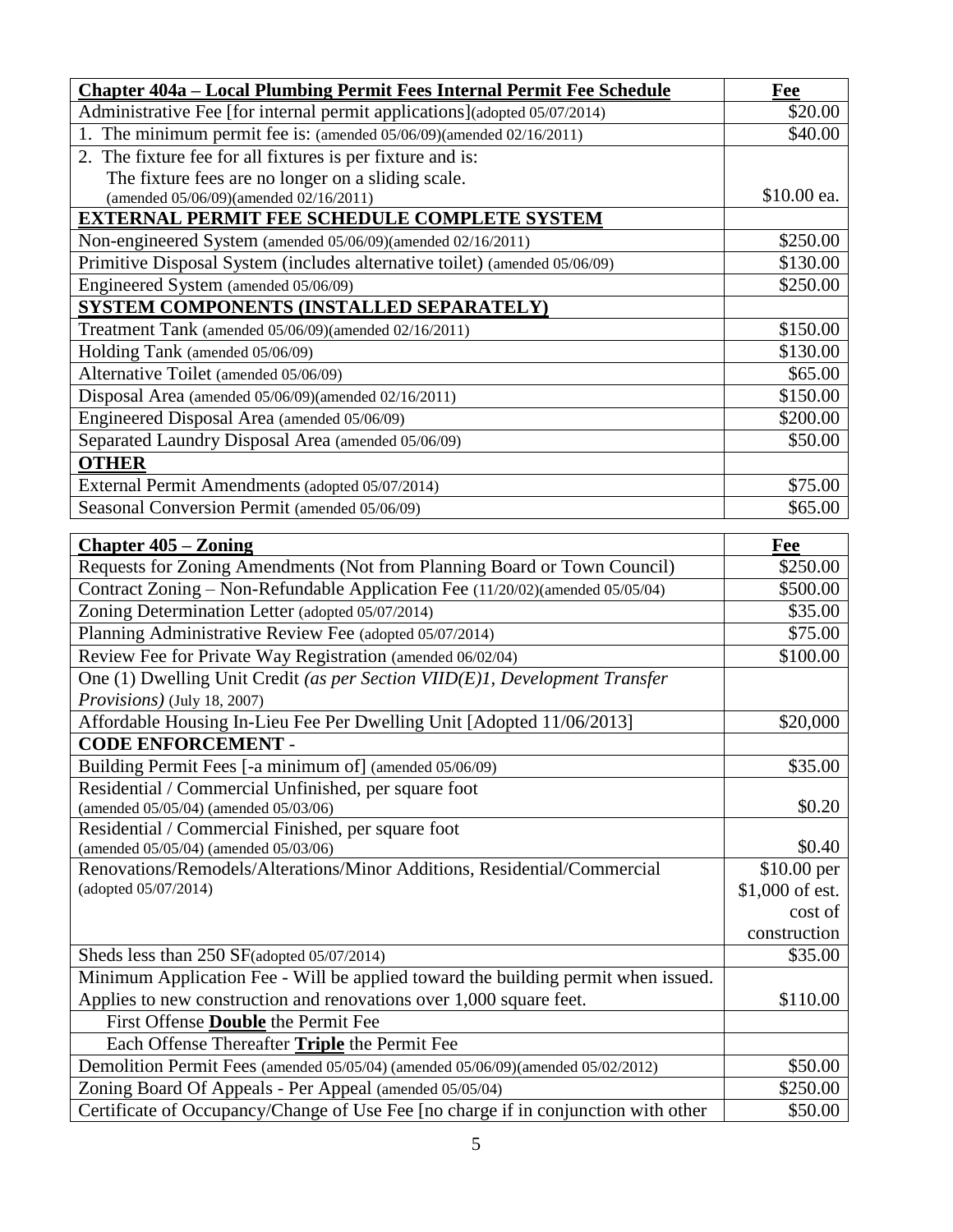| active permits) (adopted $05/06/09$ ) (amended $05/07/2014$ )                                             |          |  |
|-----------------------------------------------------------------------------------------------------------|----------|--|
| Sign Permit Fees                                                                                          |          |  |
| Permanent Signs – each (amended 05/05/04) (amended 05/06/09)                                              | \$35.00  |  |
| Temporary Signs – each (amended 05/05/04) (amended 05/06/09)                                              | \$35.00  |  |
| Plus Deposit Required (refundable deposit for removal of sign) (10/02/02)                                 | \$300.00 |  |
| Temporary Storage Containers - Per Application (10/01/97) (amended 05/05/04)                              | \$25.00  |  |
| Heating Appliance Permit (adopted 05/07/2014)                                                             | \$35.00  |  |
| The fees for electrical permits, plumbing permits and building permits shall include one inspection of    |          |  |
| the work covered by each permit. Typically permits include the following inspections: A)                  |          |  |
| Foundation; B) Bed bottom for leech fields; C) Leech bed; D) Electrical; E) Plumbing; F) Framing;         |          |  |
| and, G) Certificate of Occupancy. For each re-inspection thereafter, per-permit, a fee of \$50 shall be   |          |  |
| charged. If a re-inspection is required because the permit holder called for an inspection before the     |          |  |
| work was ready for inspection, such re-inspection shall not occur for at least two (2) weeks, unless      |          |  |
| the permit holder pays a surcharge of \$200 in addition to the \$50 re-inspection fee. For after the fact |          |  |
| Certification of Occupancy/Change of Use Permits and Inspections, the fee is doubled (amended             |          |  |
| 10/06/04) (amended 05/07/2014)                                                                            |          |  |
|                                                                                                           |          |  |

| <b>Chapter 405A - Floodplain Management</b> | Fee     |
|---------------------------------------------|---------|
| Non-Refundable Permit Application Fee       | \$50.00 |

| <b>Chapter 405B - Site Plan Review</b>                                          | Fee        |
|---------------------------------------------------------------------------------|------------|
| Site Plan Application Fee (plus fee per Square Feet)(adopted 05/07/2014)        | \$500.00   |
| Site Plan Amendment Fee (plus fee per Square Feet)(adopted 05/07/2014)          | \$250.00   |
| Under 1,000 Square Feet (amended 05/07/2014)                                    | \$0.00     |
| 1,000 to 2,000 Square Feet (amended 05/07/2014)                                 | \$250.00   |
| $>2,000$ to 5,000 Square Feet (amended 05/07/2014)                              | \$500.00   |
| $>5,000$ to 10,000 Square Feet (amended 05/07/2014)                             | \$1,000.00 |
| $>10,000$ Square feet and over, plus \$25.00 per 1,000 above 10,000 square feet |            |
| (amended 05/07/2014)                                                            | \$1,000.00 |

| <b>Chapter 405C – Shoreland Zoning</b>                                        | Fee      |
|-------------------------------------------------------------------------------|----------|
| Planning Board Review (adopted 05/07/2014)                                    | \$250.00 |
|                                                                               |          |
| <b>Chapter 406 - Subdivision Review</b>                                       | Fee      |
| Subdivision Application Fee (plus fee per lot) (adopted 05/07/2014)           | \$750.00 |
| Subdivision Amendment Application Fee (plus fee per lot) (adopted 05/07/2014) | \$250.00 |
| Charge Per Lot (amended 05/05/04)                                             | \$175.00 |

| <b>Chapter 407 - Septic Tank Sludge Disposal Fees</b>                        | Fee    |
|------------------------------------------------------------------------------|--------|
| Field Spread - per gal. (amended 05/05/04)                                   | \$0.04 |
| Holding Tank - per gal. (amended 05/05/04)                                   | \$0.08 |
| Disposal Of Treatment Plant Sludge S.S.D. Only - per gal. (amended 05/05/04) | \$0.08 |
| Disposal Of Industrial Sludge & Wastes - per gal. (amended $05/05/04$ )      | \$0.08 |
| Grey Water 2,000 Gallons, Maximum Load - per load (amended 05/05/04)         | \$4.00 |

| <b>Chapter 408 - Extractive Industry, Waste Control, Landfill, And Land</b>       |          |
|-----------------------------------------------------------------------------------|----------|
| <b>Reclamation</b>                                                                | Fee      |
| Plan Review Fee - Minimum fee (amended 05/05/04) (amended 05/07/2014)             | \$250.00 |
| Additional Fee Per Acre In Excess Of 10 Acres - Per additional acre over 10 acres |          |
| (amended $05/05/04$ )                                                             | \$15.00  |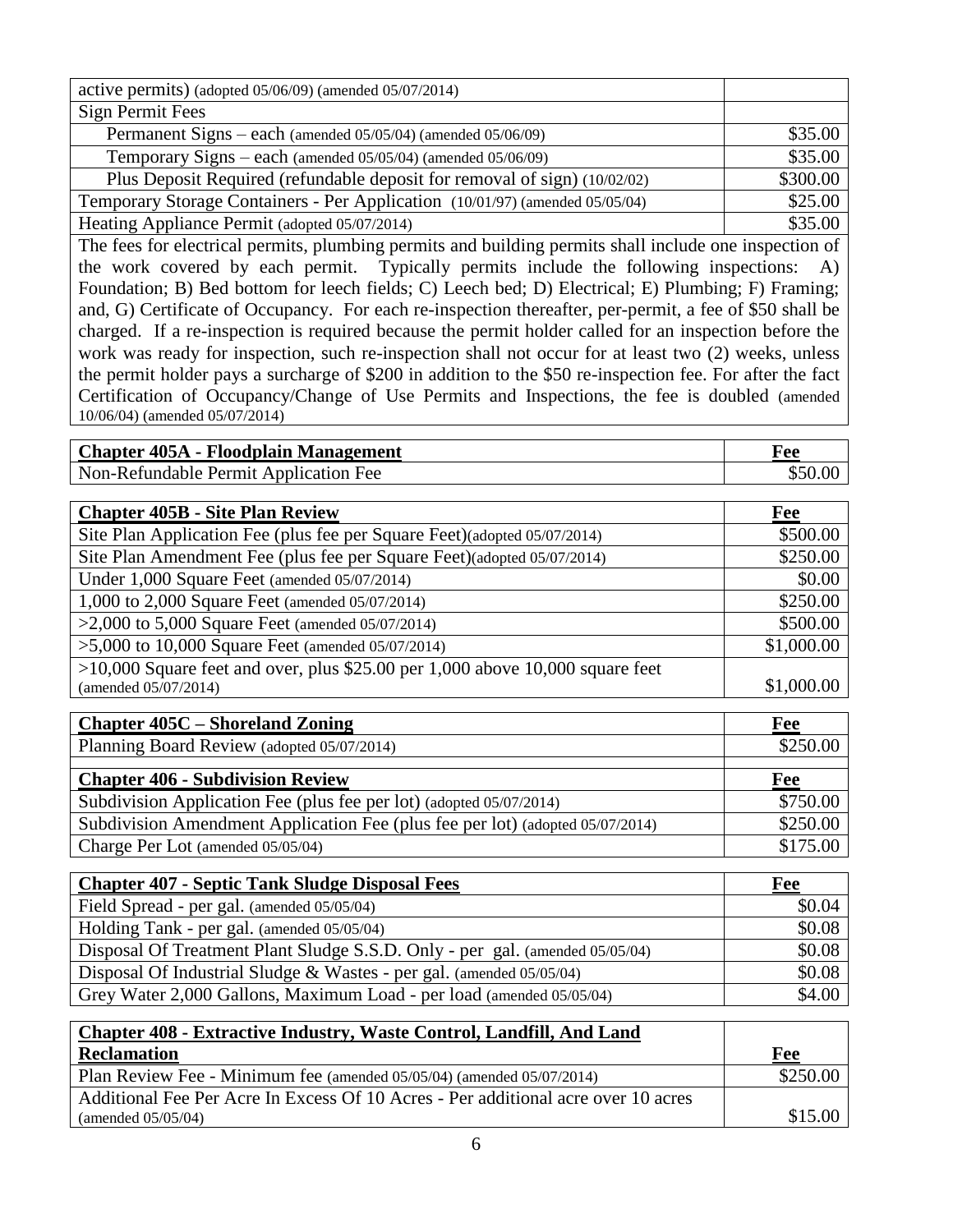# **Chapter 410 - Road Impact Fee Ordinance And Designating Approved Projects**

The following fees and charges are established for development and the following projects are designated as eligible for funding from the Highway Impact Fee Trust Fund:

| Fees          | Peak Hour Trips | Cost of Trip |
|---------------|-----------------|--------------|
| A. District 1 |                 | \$149.43     |
| B. District 2 |                 | \$292.42     |
| C. District 3 |                 | \$499.05     |
| D. District 5 |                 | \$1,024.52   |

Where  $N =$  Estimated number of peak hour trips. Total trips generated during the p.m. peak hour for a development can typically be determined by trip rates presented in the 1987 Institute of Transportation Engineers (ITE) "Trip Generation" handbook, or estimated by field measurements collected at similar type developments. If, however, the ITE handbook does not have applicable rates, then the rates should be based on sufficient field data collected at a similar site. There are several types of development (i.e., fast food, shopping plazas, convenience stores, etc.) that simply redirect existing pass-by trips already on the existing roadway system; these trips should not be included in the assessment system. Only "new" trips to the system roadways should be assessed a development fee.

The total Impact Fee for a project shall be the sum of the fees for each district affected.

Projects eligible for funding from the Road Impact Fee Trust Funds are those projects depicted on the 100 scale aerial photographs titled "Long Range Transportation Improvement Program" (April 1989), prepared by Vanasse Hangen Brustling, Inc. as part of the 1988 Maine Mall/Jetport Area Traffic Study conducted for the Portland Area Comprehensive Transportation Study (PACTS) and the Maine Department of Transportation.

| <b>Chapter 413 – Growth Ordinance</b>                                        | Fee                |
|------------------------------------------------------------------------------|--------------------|
| Application Fee (amended 11/03/04)                                           | \$1,500.00         |
|                                                                              |                    |
| <b>Chapter 500 - Trailer &amp; Trailer Camp</b>                              | Fee                |
| Application Fee, minimum                                                     | \$27.50            |
| Each unit in excess of 10 (amended 05/21/2008)                               | \$3.75             |
| Maximum Fee (amended 05/21/2008)                                             | \$200.00           |
|                                                                              |                    |
| <b>Chapter 501 - Tenting &amp; Camping Ordinance</b>                         | Fee                |
| Annual Fee For Tenting/Camping Season License, per lot                       |                    |
| (amended 05/05/04; 05/21/2008)                                               | \$2.25             |
|                                                                              |                    |
| Chapter 601 – Traffic Ordinance [amended 05/02/2012]                         | Fee                |
| Section $26$ – Penalties General $(05/03-2006)$                              |                    |
| Fine for any violation of this ordinance is:                                 | \$80.00            |
| If paid within 30-days of issuance of the ticket the fine is reduced to:     | \$40.00            |
| Section 27 – Illegally Parked Vehicles (05/03-2006)                          |                    |
| Fine for illegally parked vehicle, except handicapped parking violation is:  | \$80.00            |
| If paid within 30-days of issuance of the ticket parking fine is reduced to: | \$40.00            |
| Fine for parked vehicle violating handicapped parking is:                    | \$120.00           |
| If paid within 30-days of issuance of the ticket parking fine is reduced to: | \$60.00            |
| Section 30 – Towing Rate Schedule -                                          |                    |
| Service Call - Gas, Jumpstarts, lockouts, tire change, etc. Range            | \$25.00 to \$40.00 |
| Vehicle Storage, per day, INCLUDING non-business days                        |                    |
| (amended 05/07/2014)                                                         | \$40.00 per day    |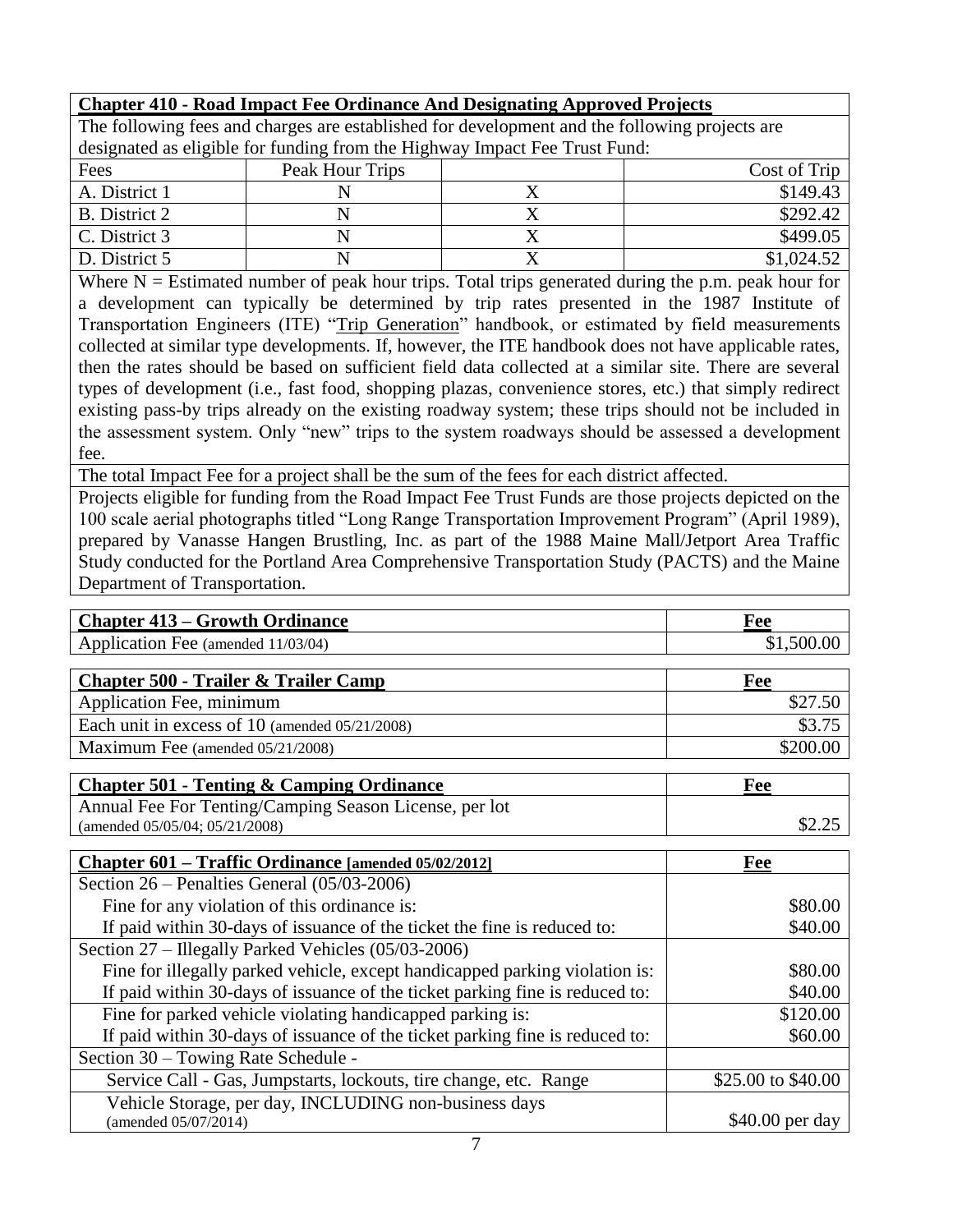| Call out fee, to come to shop during non-business hours<br>(amended 05/07/2014)    | \$40.00             |
|------------------------------------------------------------------------------------|---------------------|
| <b>Vehicle Tow</b>                                                                 |                     |
| Day (amended $05/07/2014$ )                                                        | \$80.00             |
| Night (amended $05/07/2014$ )                                                      | \$90.00             |
| Snow Tow - Range                                                                   |                     |
| Day (amended 05/07/2014)                                                           | \$90.00             |
| Night (amended $05/07/2014$ )                                                      | \$100.00            |
| Vehicle Tow w/dollies - Range (amended 05/07/2014)                                 | \$80 to \$100       |
| Motorcycle Tow – Same as vehicle due to special equipment                          |                     |
| Pull out - Range                                                                   | \$40 to \$85        |
| Recovery – Same as tow, depending on time of day.                                  |                     |
| After first hour \$70 per additional hour plus any special equipment,              |                     |
| i.e., bulldozer, etc.                                                              |                     |
| Definition of Hours – Daytime Hours = $0700$ to 1800 hours; Night Time             |                     |
| Hours $= 1800$ to 0700 hours                                                       |                     |
|                                                                                    |                     |
| <b>Chapter 602A – Mass Gathering</b>                                               | Fee                 |
| Application Fee, each event; $1,000 - 2,500$ (Number of anticipate patrons)        | \$175.00            |
| [amended 05/05/04; 05/21/2008; 06/06/2012]                                         |                     |
| Application Fee, each event; $2,501 - 5,000$ (Number of anticipate patrons)        | \$350.00            |
| [adopted 06/06/2012]                                                               |                     |
| Application Fee, each event; >5,000 (Number of anticipate patrons)                 | \$500.00            |
| [adopted 06/06/2012]                                                               |                     |
| <b>Chapter 607 - Alarm Systems</b>                                                 | Fee                 |
| False Alarm Fee - per occurrence after third false alarm within one year           |                     |
| (amended 05/05/04)                                                                 | \$250.00            |
|                                                                                    |                     |
| <b>Chapter 608 – Fireworks Ordinance</b>                                           | Fee                 |
| Non-Refundable Local Fireworks Display Permit Application Fee (amended<br>06/15/05 | \$50.00             |
|                                                                                    |                     |
| <u>Chapter 612 – Rules &amp; Regulations for Use of Parks &amp; Recreation</u>     |                     |
| <b>Facilities</b>                                                                  | Fee                 |
| <b>Application Fee</b>                                                             | \$100.00            |
| Application Fee for Non-Profit or Service Groups                                   | \$50.00             |
|                                                                                    |                     |
| <b>Chapter 702 - Street Opening, Fees</b>                                          | Fee                 |
| Excavator License Fee Annual (amended 05/07/2014)                                  | \$125.00            |
| Excavation Permit Fee - Each Excavation (amended 05/05/04)                         | \$50.00             |
| Renewal Of Excavation Permit (amended 05/05/04)                                    | \$50.00             |
| <b>Other Charges</b>                                                               |                     |
| 1. Removing and replacing regulatory signs                                         | \$50.00 each        |
| 2. Removing and replacing street name and stop signs                               | \$50.00 each        |
| 3. Reinstalling street and right of way granite monuments                          | \$800.00 each       |
| 4. Long-term maintenance reserve for bituminous street openings                    | \$25.00 per sq. yd. |

| <b>Chapter 901 – Refuse collection Fee</b> | F ee          |
|--------------------------------------------|---------------|
| <b>Commercial Hauler</b>                   | \$500.00 each |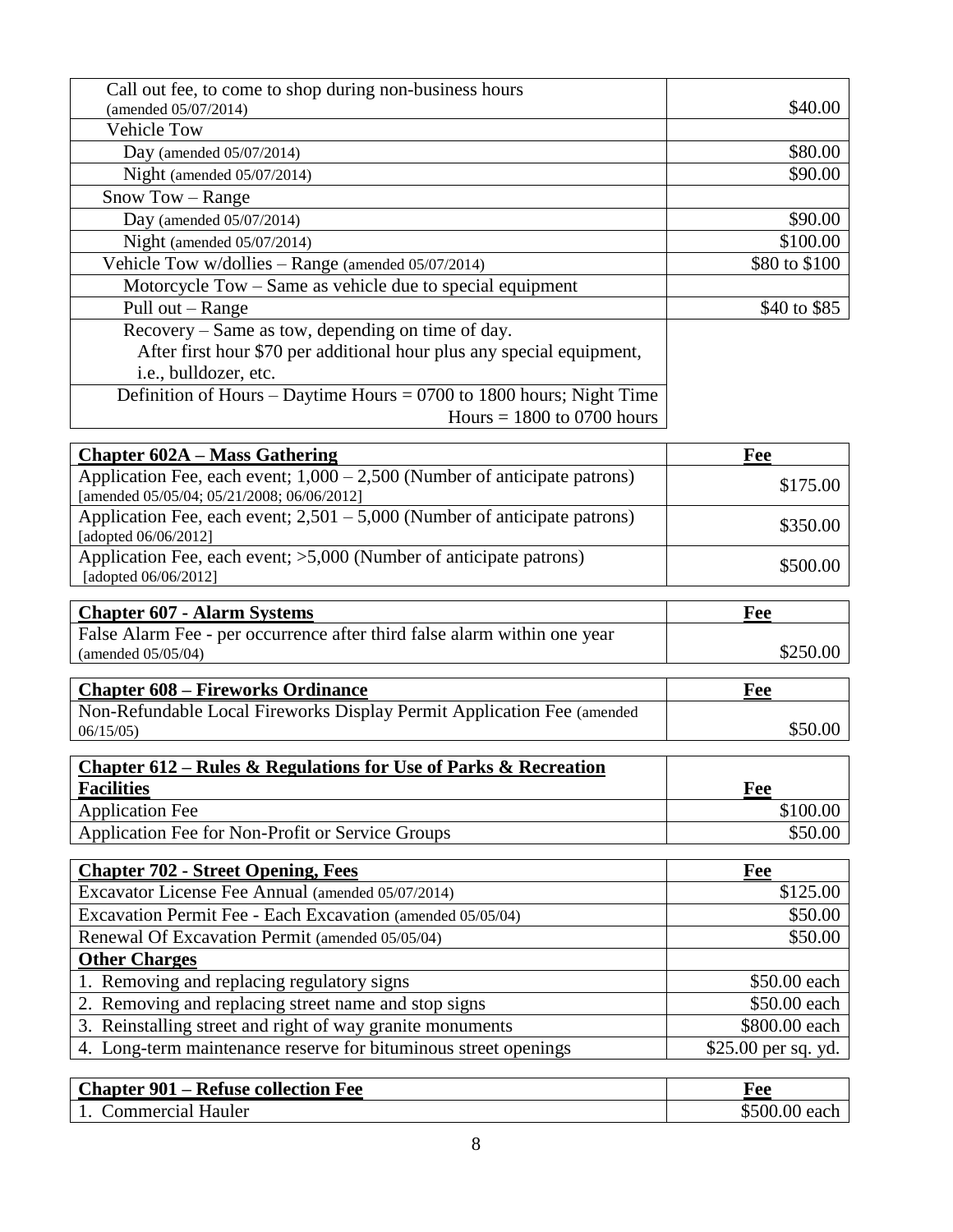| 2. Residential Hauler                                                                                                                               | \$500.00 each    |
|-----------------------------------------------------------------------------------------------------------------------------------------------------|------------------|
| Applications for license renewal received after March 1 <sup>st</sup> shall pay a late                                                              |                  |
| fee in the amount of \$100.00 in addition to the regular application fee.                                                                           |                  |
| (05/03/2006)                                                                                                                                        |                  |
| <b>Chapter 1002 - Shellfish Ordinance, Fees</b>                                                                                                     | Fee              |
| <b>Resident Commercial</b>                                                                                                                          | \$200.00         |
| Non-resident Non-reciprocating Commercial                                                                                                           | \$400.00         |
| <b>Resident Student Commercial</b>                                                                                                                  | \$100.00         |
| Non-resident Student Commercial                                                                                                                     | \$200.00         |
| Over - 60 Years Resident Commercial (Bushel)                                                                                                        | \$100.00         |
| Resident Recreational - (Over 65 Free)                                                                                                              | \$25.00          |
| All Day Licenses – Resident and Non-resident (amended 04/06/05)                                                                                     | \$10.00          |
| <b>Chapter 1003 – Hawkers &amp; Peddlers</b>                                                                                                        | Fee              |
| License Fee for Hawkers & Peddlers License (05/21/2008)                                                                                             | \$110.00         |
|                                                                                                                                                     |                  |
| <b>Chapter 1004 - Taxicab Licenses</b>                                                                                                              | Fee              |
| Annual License - Each Taxicab (amended 05/05/04) (amended 05/06/09)                                                                                 | \$150.00         |
| Annual License - Each Operator (amended 05/05/04) (amended 05/06/09)                                                                                | \$50.00          |
| <b>Chapter 1005 - Innkeepers Licenses (06/21/2006)</b>                                                                                              | Fee              |
| <b>Application Fee</b>                                                                                                                              | \$50.00          |
| Per Room Fee                                                                                                                                        | $$3.00$ per room |
| Maximum Fee Not to Exceed                                                                                                                           | \$350.00         |
|                                                                                                                                                     |                  |
|                                                                                                                                                     |                  |
| <b>Chapter 1006 - Ferry Beach/Hurd Park Fees Season Passes</b>                                                                                      | Fee              |
| Resident And/Or Taxpayer Season Pass - (includes Ferry Beach, Higgins                                                                               |                  |
| Beach and Hurd Park) (amended 05/05/04; 05/18/11)(amended 05/02/2012) (amended                                                                      |                  |
| 05/07/2014)                                                                                                                                         | \$40.00          |
| Resident - Additional Vehicle Registered to the Same Address                                                                                        | \$5.00           |
| Non-Resident Season Beach Pass - (includes Ferry Beach Higgins Beach and<br>Hurd Park) (amended 05/05/04) (amended 05/02/2012) (amended 05/07/2014) | \$75.00          |
| Resident Commercial Fisherman Season Beach Pass - (Ferry Beach only,                                                                                |                  |
| <i>must</i> show State Commercial Fisherman License)                                                                                                | <b>FREE</b>      |
| Resident Senior Citizen Season Pass - (includes both Ferry Beach, Higgins                                                                           |                  |
| Beach and Hurd Park)                                                                                                                                | <b>FREE</b>      |
| Resident Veteran Lifetime Season Pass - Applications must be filed and                                                                              |                  |
| applicant must meet the following criteria: must be a resident of the Town of                                                                       |                  |
| Scarborough and must have received an honorable discharge or general                                                                                |                  |
| discharge under honorable conditions [copy of DD214 must accompany                                                                                  |                  |
| application]. This pass will not expire and is valid for the lifetime of the                                                                        |                  |
| holder. (Please note that any Scarborough Veteran age 60 years or older will                                                                        |                  |
| not be issued a Resident Veteran Season Pass as they are automatically                                                                              |                  |
| entitled to a free Resident Senior Citizen Season Pass.)                                                                                            |                  |
| (Adopted 05/19/2010)                                                                                                                                | <b>FREE</b>      |
| <b>DAILY PARKING RATES (WITHOUT PASS)</b>                                                                                                           |                  |
| Daily Parking: Ferry Beach, Higgins Beach And Hurd Park (amended 05/05/04)<br>[amended 05/02/2012]                                                  | \$10.00          |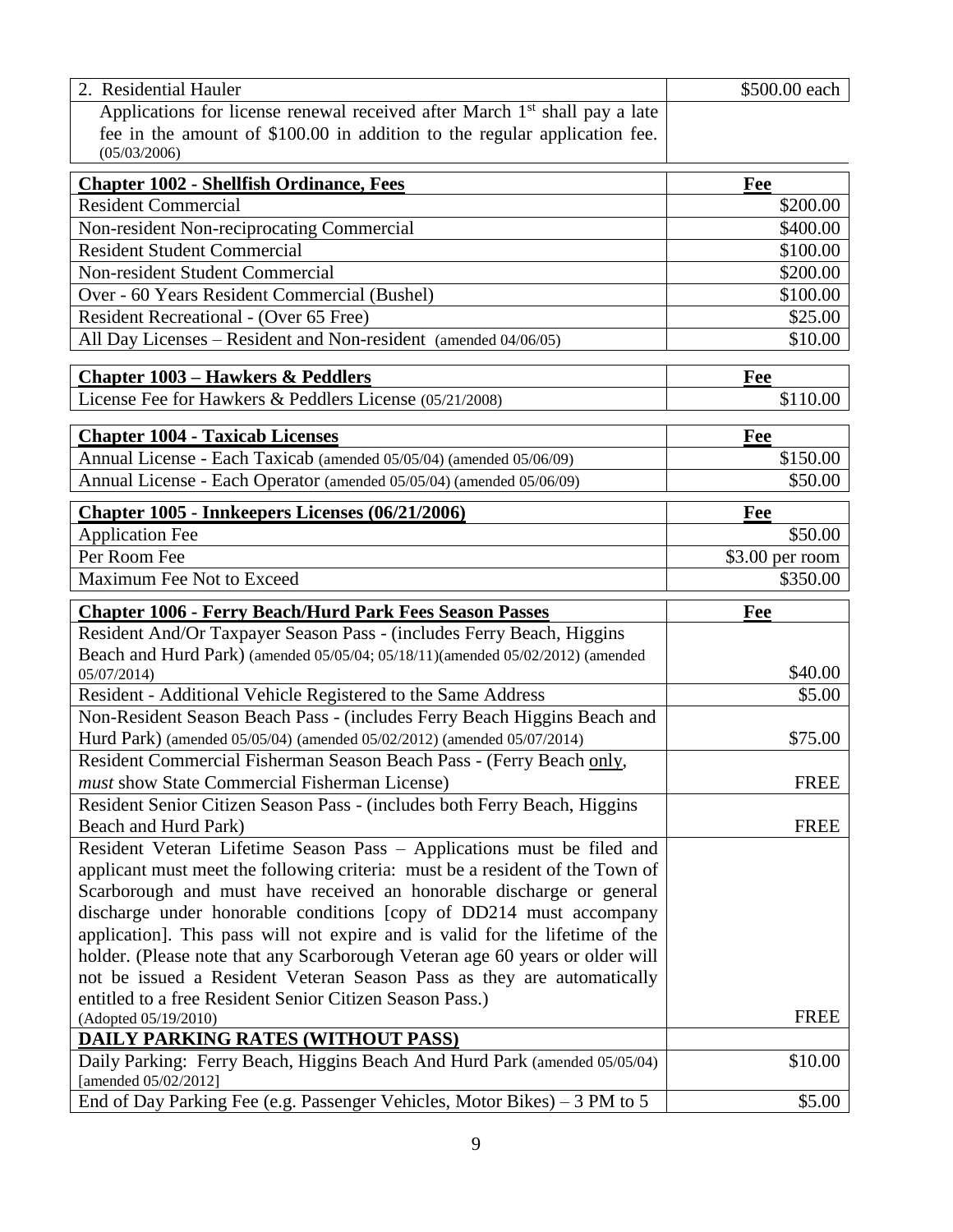| PM (amended $05/03/05$ )                                                  |            |
|---------------------------------------------------------------------------|------------|
| Larger Vehicle Daily Parking Fee - (R.V.'s, Campers and Buses) (amended   | \$35.00    |
| 05/05/04<br><b>BOAT LAUNCHING FEE</b>                                     |            |
| Launching from any town facility, includes Ferry Beach Boat Launch and    |            |
| Co-op Boat Launch (Note – Ferry Beach – parking is not included)          |            |
| Resident - Daily Boat Launching Fee (amended 05/05/04)                    | \$10.00    |
| Resident - Seasonal Boat Launching Fee                                    | \$25.00    |
| Resident - Additional Boat Launching Fee Registered to the Same Address   | \$5.00     |
| [Amended 05/18/16]                                                        |            |
| Resident Commercial Fisherman Seasonal Boat Launch Pass                   | Free       |
| Non-Resident - Daily Boat Launching Fee (amended 05/05/04)                | \$20.00    |
| Non-Resident - Seasonal Boat Launching Fee                                | \$50.00    |
| <b>Chapter 1007 - C.A.T.V. (Cable T.V.) Operators Fees</b>                | Fee        |
| Franchise Filing Fee (Amended 05/04/2011)                                 | \$1,000.00 |
|                                                                           |            |
| <b>Chapter 1008 - Special Amusement Operator License Fees</b>             | <b>Fee</b> |
| <b>Annual License Fee</b>                                                 | \$110.00   |
|                                                                           |            |
| <b>Chapter 1009 – Coin Operated Game License Fees</b>                     | Fee        |
| Annual License Fee - Per Machine (B-2 Zone)                               | \$110.00   |
| Annual Video Arcade License Campgrounds (R-F Zone) Maximum of 25          | \$1,500.00 |
| machines (amended 05/03/06)                                               |            |
| <b>Chapter 1010 - Massage Establishment Annual License Fees</b>           | Fee        |
| Massage Establishment                                                     | \$55.00    |
| Combined Massage Establishment/Massage Therapist                          | \$35.00    |
| Massage Therapist                                                         | \$30.00    |
| <b>Chapter 1011 - Para-Massage Establishment Annual License Fees</b>      | Fee        |
| Para-Massage Establishment License                                        | \$55.00    |
| Para-Massager License                                                     | \$30.00    |
| Combined Para-Massager Est./Para-Massager License                         | \$35.00    |
|                                                                           |            |
| <b>Chapter 1012 - Adult Business - Viewing Booth Annual License Fees</b>  | Fee        |
| Annual License For Each Viewing Booth                                     | \$110.00   |
|                                                                           |            |
| Chapter 1013 - Ice Cream Trucks (06/18/97)                                | Fee        |
| <b>Application Fee</b>                                                    | \$110.00   |
| <b>Each Additional Truck</b>                                              | \$30.00    |
| <b>Chapter 1017 – Pawnbroker Fees/Secondhand Dealer Fees (02/17/2010;</b> | <b>Fee</b> |
| amended 05/18/16)<br><b>Application Fee</b>                               | \$100.00   |
| <b>SBI</b> Check                                                          | \$25.00    |
|                                                                           |            |
| <b>Chapter 1201 - Cemetery Fees</b>                                       | Fee        |

Sale Of Lots -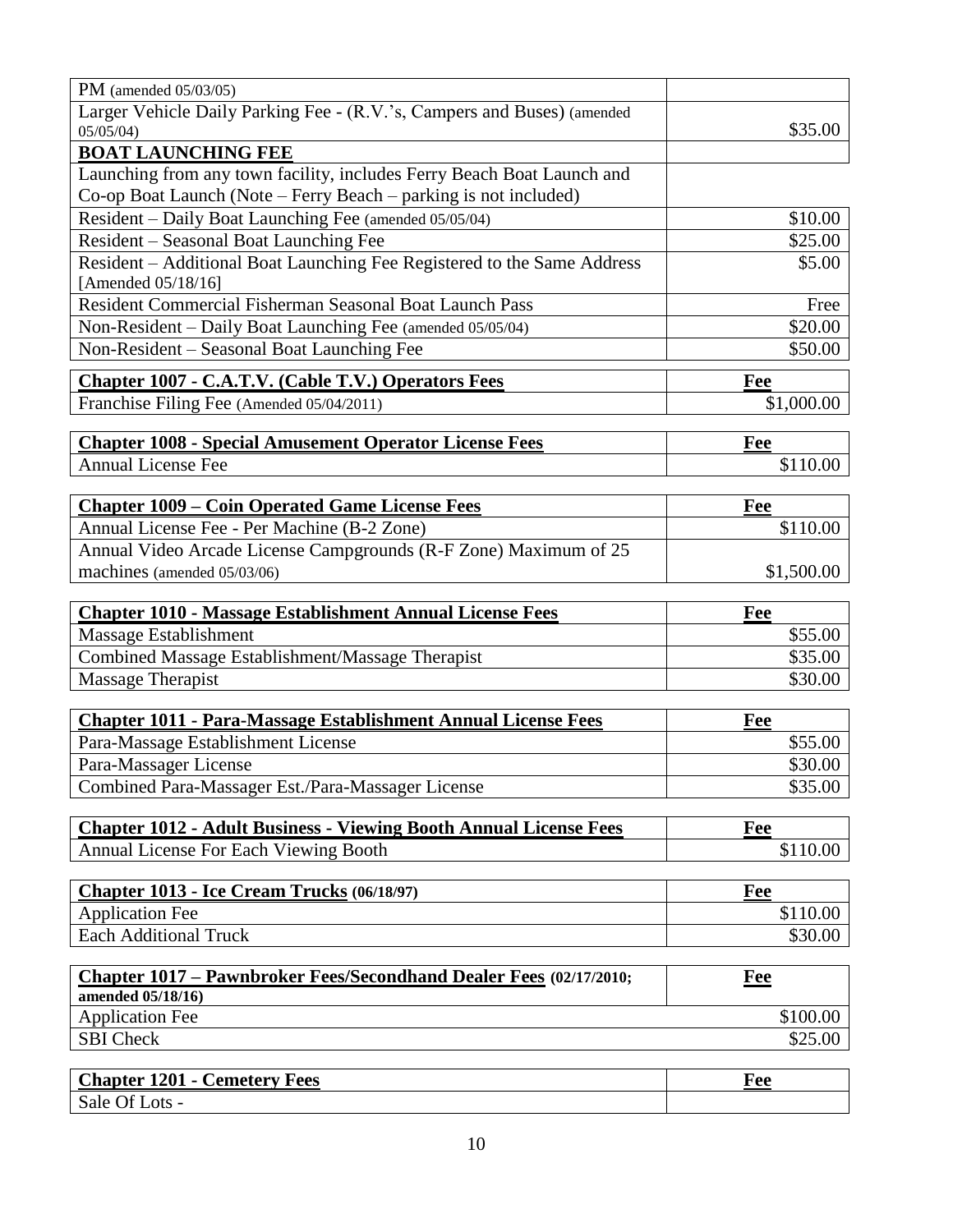| Scarborough Memorial Cemetery Per Grave (amended 05/05/04)          | \$400.00 |
|---------------------------------------------------------------------|----------|
| Scarborough Memorial Cemetery – Section D, Lots for Cremations Only | \$220.00 |
| (adopted 02/16/2011)                                                |          |
| <b>Grave Opening Charges</b>                                        |          |
| Regular Burial (amended $05/05/04 - 05/04/2011$ )                   | \$450.00 |
| Cremations/Other (Weekends) (amended 05/05/04 - 05/04/2011)         | \$125.00 |

| Chapter 1401 – Coastal Water and Harbor Fees [amended 02-20-13] | Fee      |
|-----------------------------------------------------------------|----------|
| <b>Annual Mooring Fee</b>                                       |          |
| Resident And/Or Taxpayer (amended 05/05/04)                     | \$50.00  |
| Non-Resident (amended 05/05/04)                                 | \$100.00 |
| <b>Annual Pier Maintenance Fee</b>                              |          |
| <b>Commercial User</b>                                          | \$100.00 |
| Non-Commercial User                                             | \$50.00  |

| <b>Assessing Office Charges</b>           | Fee      |
|-------------------------------------------|----------|
| Printouts                                 |          |
| Name/Location/Map & Lot                   | \$25.00  |
| Name/Address/Location/Map & Lot           | \$50.00  |
| Name/Location/Map & Lot/Assessment        | \$75.00  |
| Name/Address/Location/Map/Lot/Assess      | \$75.00  |
| Name/Address/Location/Map/Lot/Assess/Ref. | \$100.00 |
| Valuation Report – Printout per page      | \$2.00   |
| Mailing Labels - Each                     | \$.05.10 |
| Copy of Property Card                     | \$2.00   |
| Large Map                                 | \$5.00   |
| Reduced Map                               | \$2.50   |
| Reduced Set of Maps                       | \$200.00 |

| <b>Fire Department Fees</b>                                                    |                           |
|--------------------------------------------------------------------------------|---------------------------|
| <b>Fire Department Construction Permit &amp; Plans Review Fees</b>             | Fee                       |
| A Fire Department construction permit is required for any new construction,    |                           |
| or remodeling of existing commercial space, or erection of any temporary       |                           |
| structures for commercial purposes. The permit allows us to review             |                           |
| important information concerning life safety issues, the buildings alarm $\&$  |                           |
| suppression systems, utility connections, heating system information, water    |                           |
| supply, hazardous materials, fire lanes, and a variety of other items prior to |                           |
| the start of construction. (amended $11/05/03$ )                               |                           |
| Minimum Construction Permit Fee [amended 05/18/16]                             | \$35.00                   |
| Construction permit fees for all commercial buildings shall be                 | $$0.15\theta$ per sq. ft. |
| Commercial structures include any building that is non-residential, or any     |                           |
| residential complex that has three or more living units.                       |                           |
| Construction permit fees cover the following services:                         |                           |
| Initial conference and fact finding discussion                                 |                           |
| Concept plans review for compliance with local ordinances                      |                           |
| Site Plan review                                                               |                           |
| Construction plans review                                                      |                           |
| Follow-up meetings with contractors, architects, and building owners           |                           |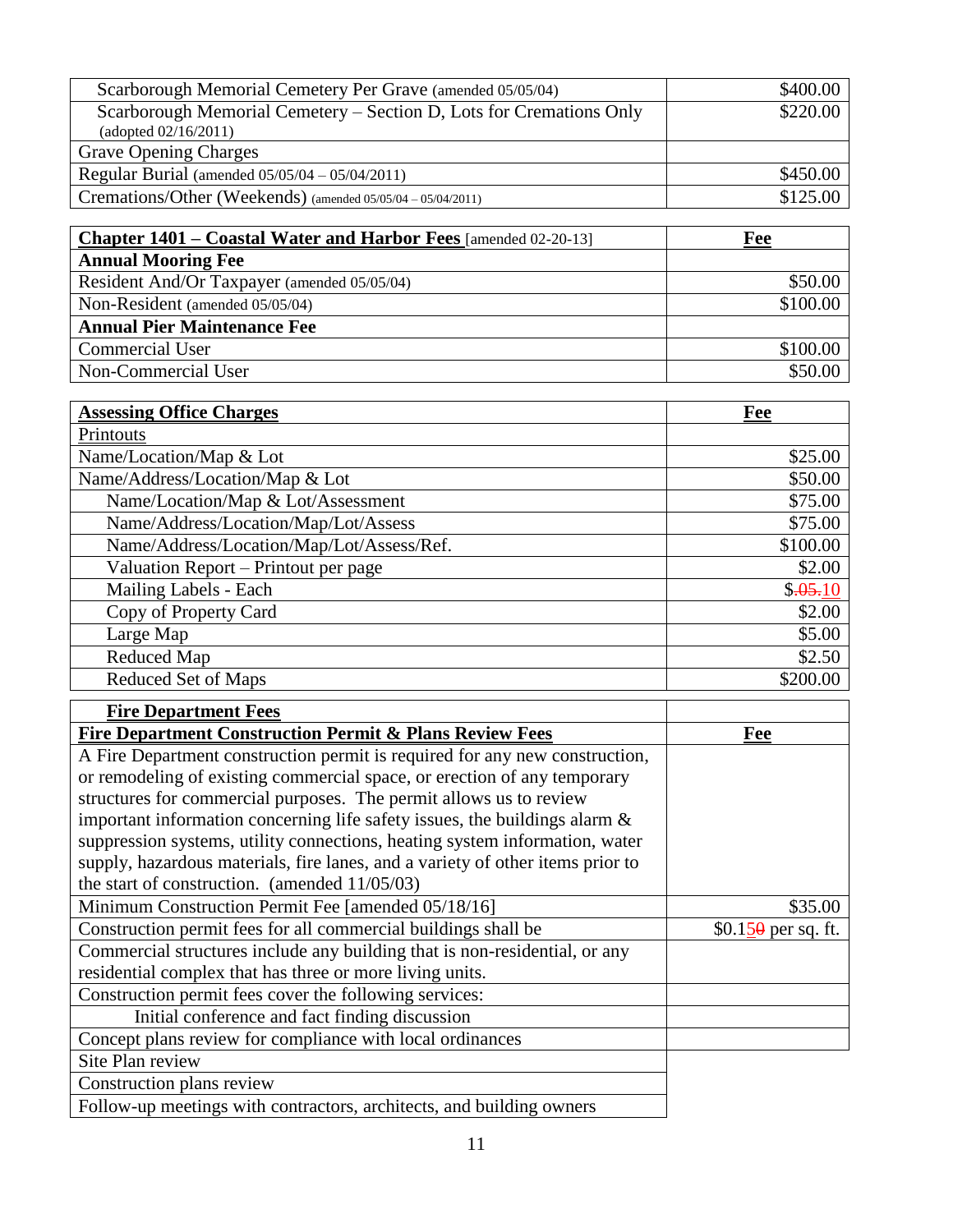| Structural building inspections as necessary during construction                              |                                             |
|-----------------------------------------------------------------------------------------------|---------------------------------------------|
| One (1) comprehensive alarm system and fire suppression system test to be                     |                                             |
| scheduled after coordination of reporting information with the Fire                           |                                             |
| Department, and after all components have been installed to the applicable                    |                                             |
| codes and pre-tested through to the monitoring company.                                       |                                             |
| One (1) final Certificate of Occupancy inspection to be scheduled when all                    |                                             |
| Federal State and Local codes have been met and the building is ready for                     |                                             |
| occupancy.                                                                                    |                                             |
| <b>Additional Fire Dept. Construction Permits &amp; Plans Review Fees</b>                     |                                             |
| <b>Commercial Renovations/Remodels/Alterations/Minor Additions</b>                            | \$5.00 per \$1,000 of                       |
|                                                                                               | estimated cost of                           |
|                                                                                               | construction                                |
| Re-inspection of alarm & fire suppression system testing required due to                      | \$100.00 first                              |
| improper pre-testing, installation, or lack of coordination with the Fire                     | occurrence and \$200.00                     |
| Department concerning appropriate reporting requirements. (amended                            | for second and any<br>subsequent occurrence |
| 05/05/04) (amended 05/06/09)                                                                  |                                             |
| Re-inspection fee for Certificate of Occupancy (amended 05/05/04)                             | \$100.00 first                              |
| (amended 05/06/09)                                                                            | occurrence and                              |
|                                                                                               | \$200.00 for second                         |
|                                                                                               | and any subsequent                          |
|                                                                                               | occurrence                                  |
| Commercial Fire Alarm Plan Review & Permit Fees (adopted 05/06/09; amended                    |                                             |
| 05/18/16                                                                                      |                                             |
| Minimum Permit [amended 05/18/16]                                                             | \$35.00                                     |
| New Fire Alarm Control panel [amended 05/18/16]                                               | \$100.00                                    |
| Replacement of Fire Alarm panel with Exiting Devices [amended 05/18/16]                       | \$100.00                                    |
| New Initiation or Notification Devices [amended 05/18/16]                                     | \$50.00                                     |
| Commercial Sprinkler System Plan Review & Permit Fees (adopted 05/06/09;<br>amended 05/18/16) |                                             |
| Minimum Permit Fee [amended 05/18/16]                                                         | \$35.00                                     |
| New Sprinkler Heads [amended 05/18/16]                                                        | \$1.00/Head                                 |
| Relocation of Sprinkler Head [amended 05/18/16]                                               | \$0.50/Head                                 |
| Fire Pump Installations [amended 05/18/16]                                                    | \$100.00 Each                               |
| Fuel Canopy Installation [amended 05/18/16]                                                   | \$100.00 Each                               |
| Kitchen Suppression System Installation [amended 05/18/16]                                    | \$100.00 Each                               |
| Blasting Permit Fee (adopted 05/06/09)                                                        | \$50.00                                     |
| <b>Fire Department Fees</b>                                                                   | <b>Fee Per Hour</b>                         |
| Aerial / Ladder Truck                                                                         | \$150.00                                    |
| <b>Pumper Truck</b>                                                                           | \$125.00                                    |
| <b>Squad Truck</b>                                                                            | \$125.00                                    |
| Command Van                                                                                   | \$100.00                                    |
| <b>Rescue Unit</b>                                                                            | \$100.00                                    |
| Tank Truck 4 x 4/Marine Rescue Boat (amended 05/07/2014)                                      | \$75.00                                     |
| Utility Truck/Chief or Duty Officers SUV (amended 05/07/2014)                                 | \$50.00                                     |
| All-Terrain Vehicles (amended 05/07/2014)                                                     | \$25.00                                     |
| Personnel Labor [amended 05/01/2013]                                                          | \$45.00                                     |
| <b>Fire Department Rescue Charges</b>                                                         |                                             |
|                                                                                               | Fee                                         |
| <b>Base Rescue Charges:</b>                                                                   |                                             |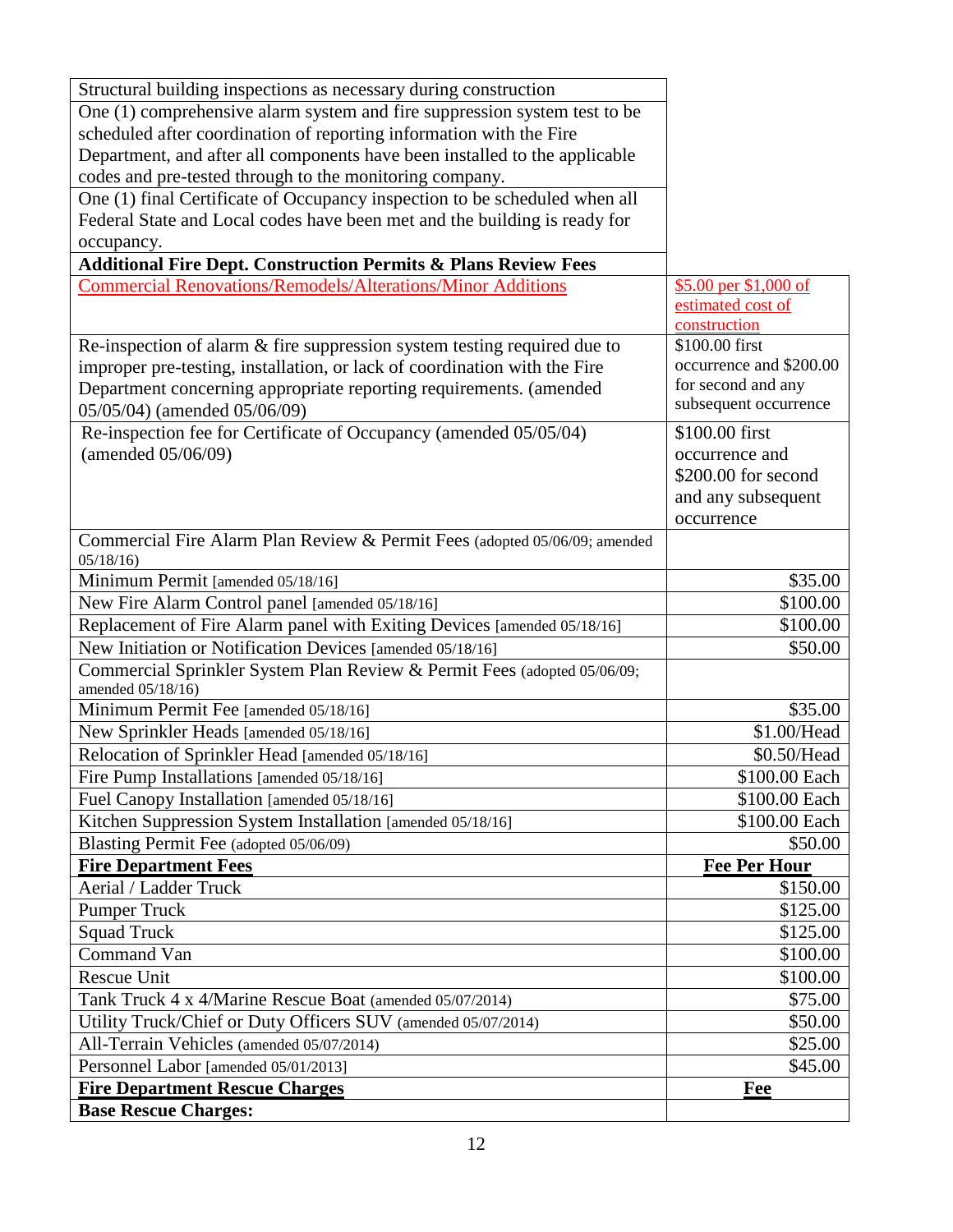| Based on bundled rate plan adopted May 1, 2013, these rates shall                                                                         |                  |
|-------------------------------------------------------------------------------------------------------------------------------------------|------------------|
| automatically adjust when and by the same % as those established and                                                                      |                  |
| approved by the Centers for Medicare & Medicaid Services (CMS).                                                                           |                  |
| Basic Life Support Non-Emergency (adopted 05/01/2013) (amended                                                                            |                  |
| 05/07/2014)(05/20/15; amended 05/18/16; amended 03/15/17)                                                                                 | \$535.49         |
| Basic Life Support Emergency (adopted 05/01/2013)(amended 05/07/2014)                                                                     |                  |
| (05/20/15; amended 05/18/16; amended 03/15/17)                                                                                            | \$535.49         |
| Advance Life Support Level 1 Emergency (adopted 05/01/2013)                                                                               | \$826.13         |
| (amended 05/07/2014) (05/20/15; amended 05/18/16; amended 03/15/17)<br>Advance Life Support Level 2 Emergency (adopted 05/01/2013)        |                  |
| (amended 05/07/2014) (05/20/15; amended 05/18/16; amended 03/15/17)                                                                       | \$1,172.15       |
| <b>Additional Rescue Charges:</b>                                                                                                         |                  |
| Mileage (adopted 05/07/2014) (05/20/1; amended 05/18/165)                                                                                 | \$9.00           |
| No Transport (amended 05/05/04)(amended 05/06/09)(amended 01/18/12)                                                                       | \$125.00         |
| Paramedic Intercept Fee (05/21/2008)                                                                                                      | \$300.00         |
| Fees are set by State Statutes – pursuant to Title 22, Health and Welfare,                                                                |                  |
| subtitle $2, §1711$ , pertaining to <i>Fees charges</i> , and as amended from time to                                                     |                  |
| time. (adopted $05/07/2014$ )                                                                                                             |                  |
|                                                                                                                                           |                  |
| <b>Chapter 1015 - Food Handlers Registration Fee</b><br>(adopted 05/03/06)(amended 05/21/08)(amended 05/05/2010)                          |                  |
| Food handlers Registration Fee - Year Round Business                                                                                      | \$220.00         |
|                                                                                                                                           |                  |
|                                                                                                                                           |                  |
| Seasonal, catering and in-home food handlers                                                                                              |                  |
| [Seasonal - 6 months or less]                                                                                                             | \$110.00         |
| Chapter 1016 - Garage/Yard Sale (adopted 03/07/2007)                                                                                      | Fee              |
| Garage/Yard Sale Permit                                                                                                                   | $$5.00$ per sale |
|                                                                                                                                           |                  |
| Horse Beach Permit (per rider) (adopted 10/02/02)                                                                                         | Fee              |
| All Permits (amended 05/06/09; amended 09/16/09)                                                                                          | \$20.00          |
| <b>Interest Penalties (adopted 05/02/2007)</b>                                                                                            | <b>Penalty</b>   |
| Interest on fees, charges or payments owed to the Town which are more than                                                                | 1.5% per month   |
| 30-days past due                                                                                                                          |                  |
| <b>Miscellaneous Fees (adopted 05/03/05) (amended 02/15/06)</b>                                                                           | <b>Fee</b>       |
| Marriage Ceremonies Performed (amended 02/15/06)                                                                                          | \$50.00          |
| Miscellaneous Administrative Fees - Town Clerk's Office (amended 05/06/09)                                                                | \$15.00          |
| Replacement Fee for all Applications and Licenses/Permits                                                                                 |                  |
| (adopted 05/04/2011)                                                                                                                      | \$5.00           |
| Genealogy / Research $-$ \$3.00 per name, whether or not a record is found,                                                               |                  |
| this includes a photocopy. For an attested copy, the fee is as set by the State                                                           |                  |
| of Maine Office of Vital Records.                                                                                                         |                  |
| Dog License Late Fee $-$ Upon receipt of the rabies certificate(s) from the                                                               |                  |
| State of Maine the Town Clerk's Office will notify owner(s) they need to                                                                  |                  |
| register their dog(s) within 10-days. If a resident fails to license their dog(s)                                                         |                  |
| within 10-days of notification from the Town Clerk's Office a late fee will be<br>charged for each dog. (05/21/2008) (amended 05/07/2014) | $$25.00$ per dog |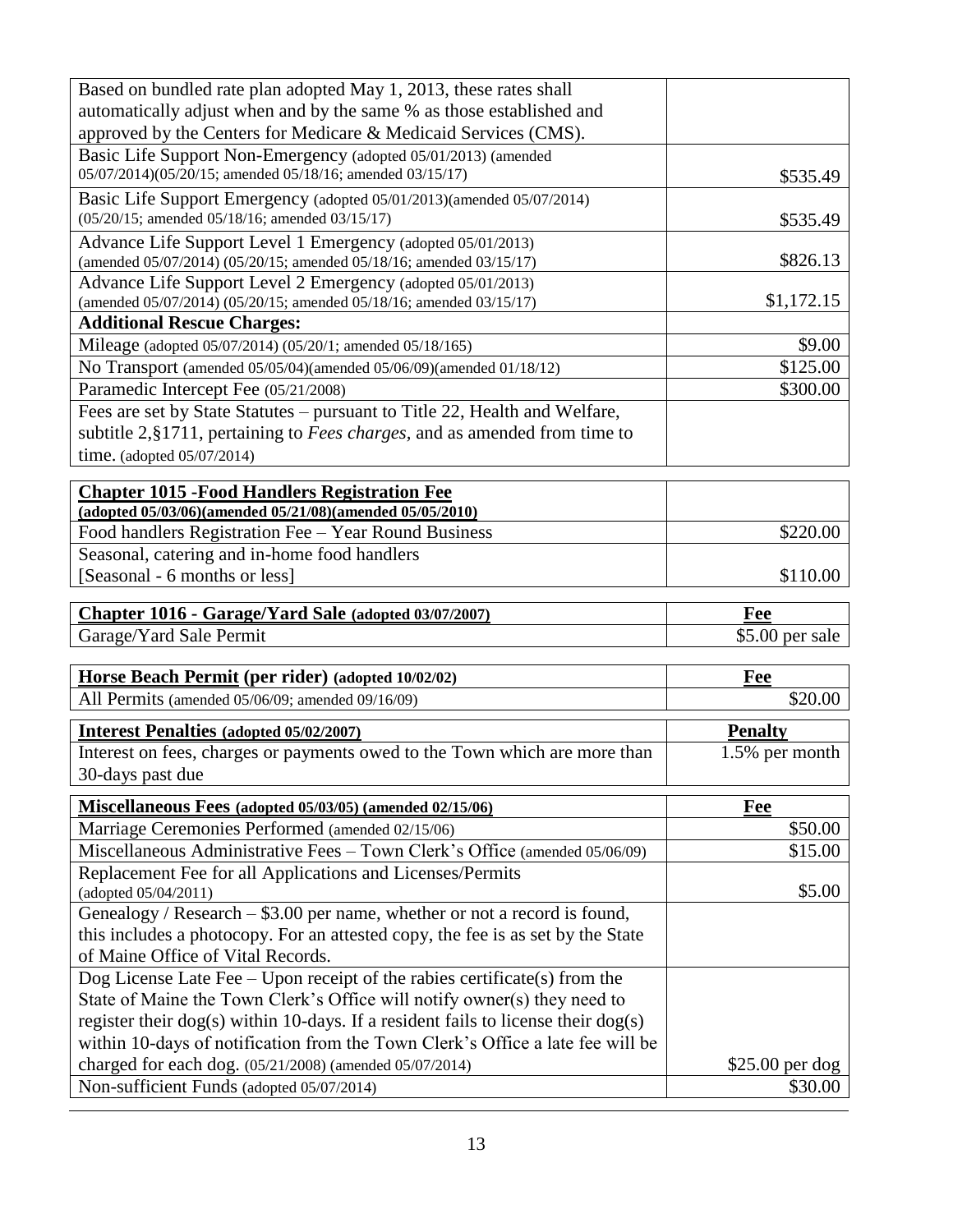| Notary Fee (amended 3/6/96; 05/05/04; 05/21/2008)                                      | Fee                  |
|----------------------------------------------------------------------------------------|----------------------|
| First 3-pages                                                                          | \$10.00              |
| Any Documents more than 3-pages                                                        | 15.00                |
| <b>Photocopies</b>                                                                     | Fee                  |
| Single Sheets - Their Original                                                         |                      |
| 8 1/2 x 11 Regular, each copy                                                          | \$0.25               |
| 8 1/2 x 14 Legal, each copy                                                            | \$1.00               |
| 11 x 17 Ledger, each copy                                                              | \$1.50               |
| Photocopies (amended 3/6/96)                                                           | Fee                  |
| <b>Single Sheets - Our Document</b>                                                    |                      |
| 8 1/2 x 11 or 14 or 17, first page                                                     | \$2.00               |
| <b>Each Additional Page</b>                                                            | \$0.50               |
| Maps, each copy                                                                        | \$5.00               |
| Meeting DVD [Copying]                                                                  | \$25.00              |
| Electronic Responses to Requests (adopted 05/07/2014)                                  | \$15.00 per hour [or |
|                                                                                        | any part thereof]    |
|                                                                                        |                      |
| <b>Police Department Charges</b>                                                       | Fee                  |
| Special Police Charge, Per Hour (amended 05/05/04; 05/02/07; 05/21/2008;<br>05/04/2011 | \$43.90              |
| Police Cruiser Charge (adopted 05/07/2014)                                             | \$46.35 per every    |
|                                                                                        | four hours           |
| Notice of minimum charge if event is canceled without proper notice                    |                      |
| <b>Police Reports</b>                                                                  |                      |
| First Page (amended 05/05/04)                                                          | \$12.00              |
| Each Additional Page (amended 05/05/04)                                                | \$1.50               |
| Fingerprinting                                                                         |                      |
| For Civilians' Personal Use (not criminal), each set                                   | \$3.00               |
| Copy Of Video Tape                                                                     |                      |
| Blank Tape Provided (amended 05/05/04)                                                 | \$12.00              |
| No Tape Provided (amended 05/05/04)                                                    | \$15.00              |
| <b>Public Works Department Charges</b>                                                 | Fee                  |
| Fee for Building Coordination Form (05/05/04)                                          | \$25.00              |
|                                                                                        |                      |
| Voter Registration Fees (amended 09/06/2006)                                           | Fee                  |
| Fees are as set by the Secretary of State's Office pursuant to Title 21-A,             |                      |
| Section 2, §4, Fees, and as amended from time to time.                                 |                      |
|                                                                                        |                      |
| <b>Vehicle Registration Fee</b>                                                        | <b>Fee</b>           |
| Fees are set by the Secretary of State's Office, Department of Motor                   |                      |
| Vehicles pursuant to Title 29-A, Subchapter $2 \xi$ , Fees, and as amended from        |                      |
| time to time. [amended 05/02/2012]                                                     |                      |

Vote: 7 Yeas.

At this point in the meeting Councilor St. Clair left at 8:35 p.m.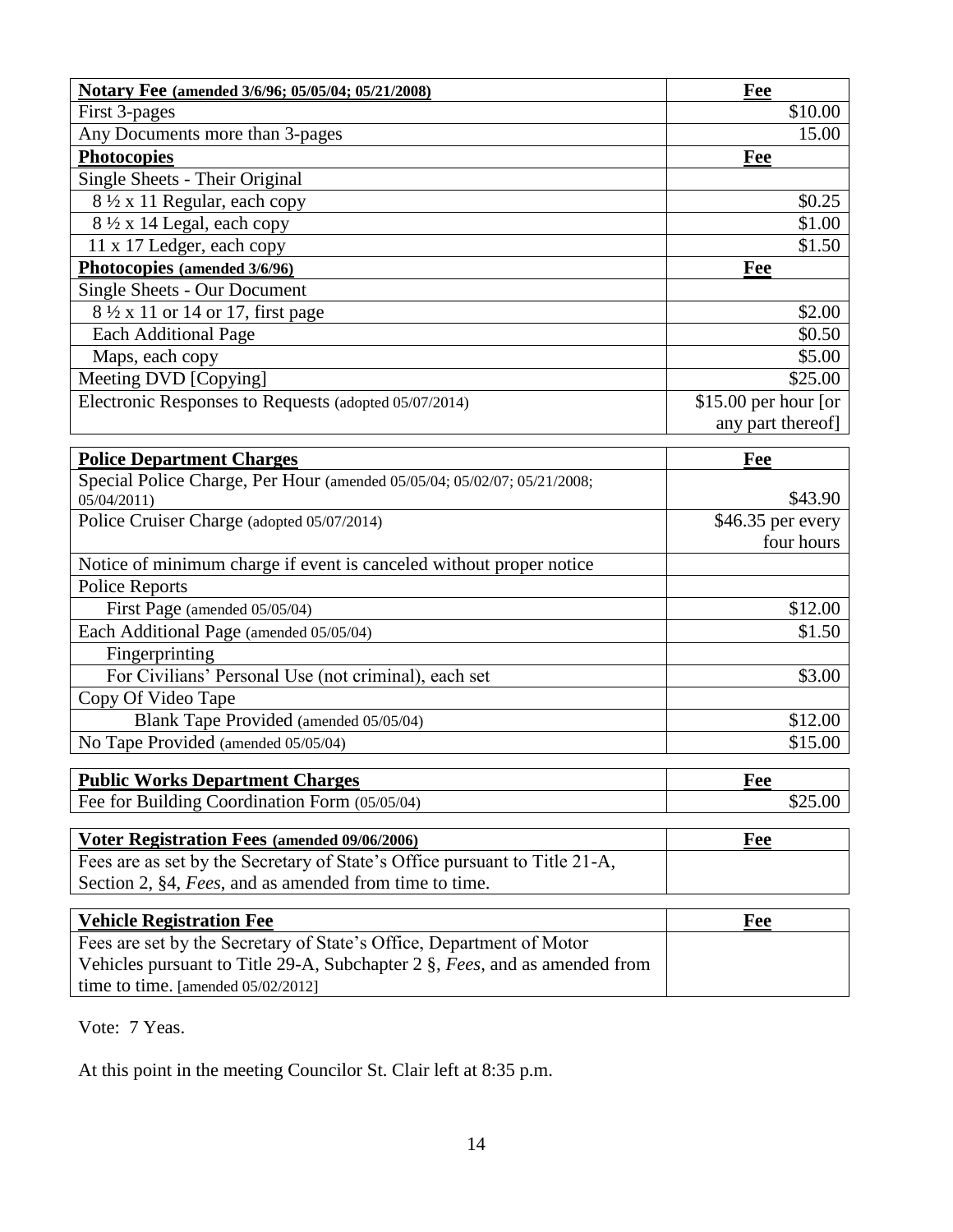**Order No. 17-031. Act on the request from the Vacationland Dog Club, Inc. and York County Kennel Club, for a Mass Gathering Permit for the AKC sanctioned dog show, the Southern Maine Coastal Classic, located at Wassamki Springs Campground scheduled for Thursday, May 19, 2017 through Sunday, May 22, 2017.** *[Town Clerk]* Motion by Councilor W. Rowan, seconded by Councilor Foley, to move approval of Order No. 17-031, as presented.

Vote: 6 Yeas.

**Order No. 17-032. Act on the request to appoint Angela Blanchette, Town Engineer, [replaces Dan Bacon] to the Long Creek Board.** *[Town Manager]* Motion by Councilor Caiazzo, seconded by Councilor Rowan, to move approval of Order No. 17-032, as recommended.

Vote: 6 Yeas.

**Item 8. Non Action Items.** None at this time.

# **Item 9. Standing and Special Committee Reports and Liaison Reports.**

• Councilor Caiazzo gave the following updates: Appointments Committee would like to post the following names:

## **Board of Assessment Review:**

Appoint Hugh O'Shea as  $1<sup>st</sup>$  Alternate with a term to expire in 2019 and Marg DeSanctis as  $2<sup>nd</sup>$ Alternate with a term to expire in 2018.

## **Coastal Waters & Harbor Advisory Committee:**

Move Moria Erickson from 1<sup>st</sup> Alternate to a full voting member with a term to expire in 2019 and move Travis Turner from to a full voting member with a term to expire in 2019 and appoint Michael Lynch as the 1<sup>st</sup> Alternate with a term to expire in 2018.

### **Parks and Conservation Land Board:**

Appoint Jane Palmer as a full voting member with a term to expire in 2017.

**Senior Advisory Board: 1st and 2 nd Alternate Positions Vacant**

Appoint Jane Palmer as the 1<sup>st</sup> Alternate position with a term to expire in 2019.

# **Shellfish Conservation Commission:**

Move Dwayne O'Roak from 1<sup>st</sup> Alternate to a full voting member with a term to expire in 2018; appoint Travis Turner to a full voting member with a term to expire in 2018 and appoint Will Hamill as 1<sup>st</sup> Alternate with a term to expire in 2017.

# **Zoning Board of Appeals:**

Appoint Rick Loisel as a full voting member with a term to expire in 2017.

- Councilor Rowan gave an update on the Historical Preservation, Affordable Housing Committee, 55 Plus Senior Advisory and SEDCO.
- Councilor Foley gave an update on the Eastern Trial Alliance and the Communication Committee.
- Councilor Hayes gave an update on the public safety design and the Finance Committee.
- Council Chair Babine gave an update on the Library Board and Appointment Committee.

**Item 10. Town Manager Report.** Thomas J. Hall, Town Manager, gave the following updates:

- Updated the Council on the tax appeal cases, which date back to  $2012 -$  the meetings should conclude April 11<sup>th</sup>.
- A workshop has been scheduled for Avenue 2 in May
- He noted that there are 3 Senior staff positions available.
- Karen Martin, Director of SEDCO will be the interim Planning Director.